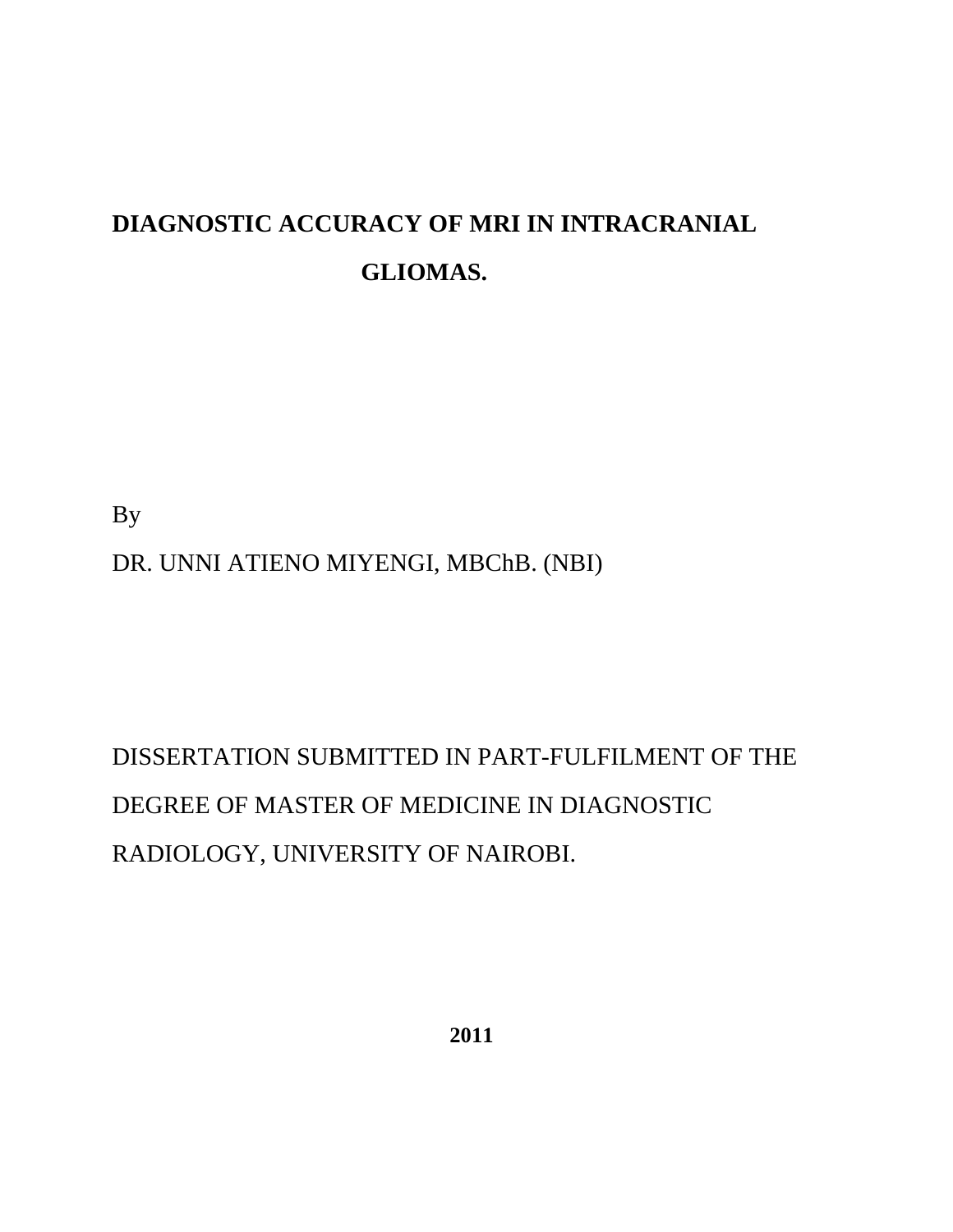### **DECLARATION**

#### Candidate

This dissertation is my original work and has not been presented for a degree in any other university.

Signed……………………………………

#### **DR. UNNI ATIENO MIYENGI. MBChB (UON)**

**Supervisors** 

This dissertation has been submitted for examination with my approval.

Signed……………………………………

#### **DR. ANGELINE AYWAK,**

#### **MBChB (UON), MMED Diagnostic Radiology(UON)**

Chair, Department of Diagnostic Radiology,

University of Nairobi.

Signed………………………………………

#### **DR.PARMENAS OKEMWA,**

#### **MBChB (UON), MMED Pathology,**

Lecturer, Department of Pathology,

University of Nairobi.